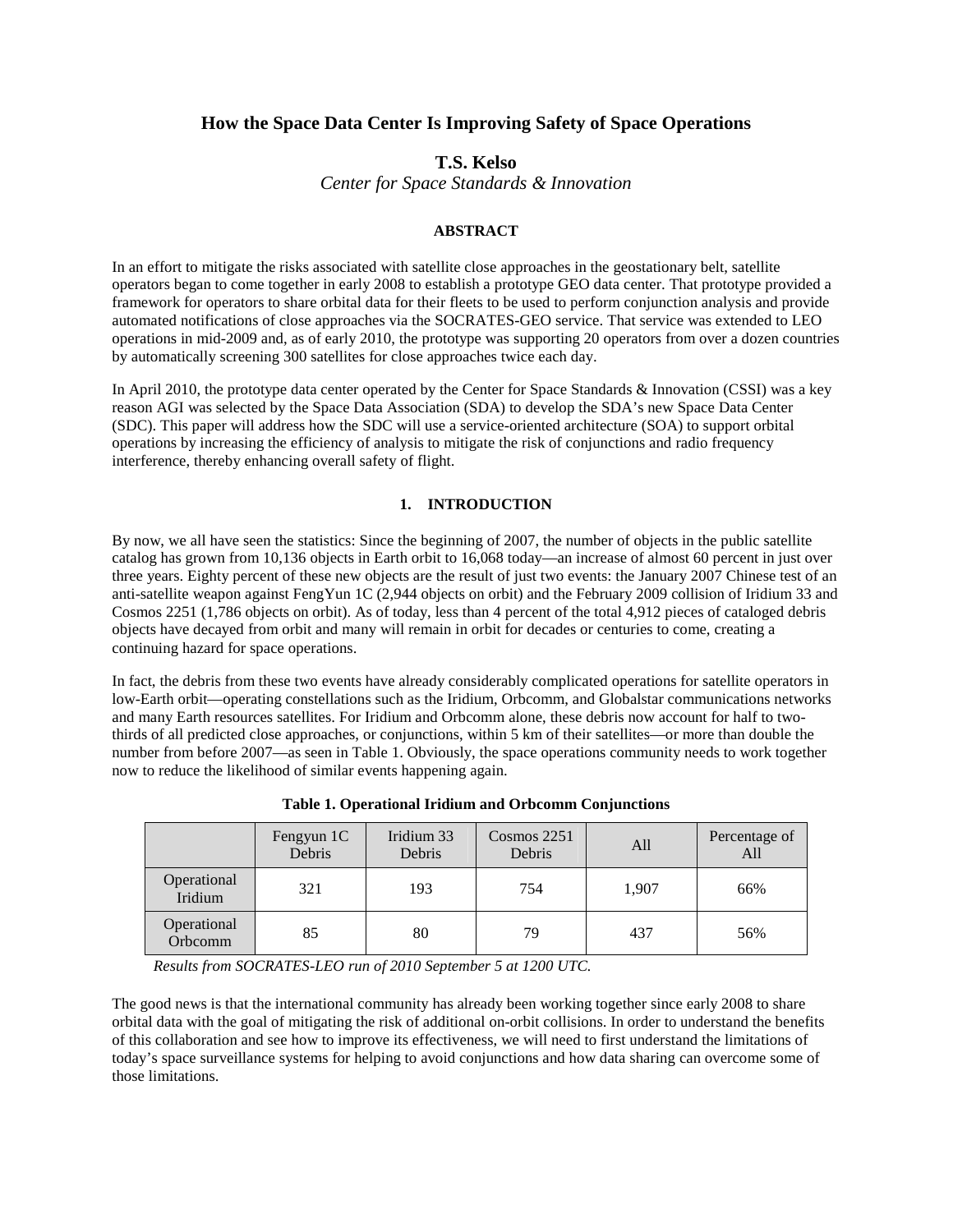### **2. BACKGROUND**

The debris statistics provided above were derived from the public data released from the US Space Surveillance Network (SSN) catalog. That network is a collection of dedicated, collateral, and contributing radar and optical sensors designed and built in the 1960s, 1970s, and 1980s for an entirely different purpose than collision avoidance—to track Soviet satellites and detect incoming ballistic missiles. To perform these missions, the radars of the SSN were designed to be capable of tracking objects 10 cm or larger in low-Earth orbit (LEO; out to 5,000 km) while the optical sensors (telescopes) are capable of tracking objects 1 meter or larger in geostationary orbit (GEO; around 36,000 km).

With these capabilities, the SSN currently tracks over 22,000 objects [1]. Only 16,000 of these objects are in the public catalog, however, and available to satellite operators for screening close approaches with their satellites. The remaining 6,000 objects are kept in a separate catalog because they need additional work to refine their orbits and define their origin [2]. And NASA currently estimates more than 500,000 objects in Earth orbit 1–10 cm in diameter—each more than capable of disabling a satellite in a hypervelocity impact—few of which can be tracked by the SSN [3].

To further complicate the problem, the SSN was specifically designed to use noncooperative tracking—that is, tracking each space object without any type of active cooperation from the object itself. In order to provide tracking on as many objects as possible, the SSN obviously cannot rely on cooperative tracking from debris or satellites whose operators may not wish to cooperate. Noncooperative tracking works reasonably well for debris objects, but presents significant limitations when tracking operational spacecraft, since this method must detect and process maneuvers after the fact—resulting in delays in providing updated orbits. And detecting maneuvers on GEO satellites can be even more challenging since current ground-based optical systems are not capable of day-night, allweather operations—potentially delaying the acquisition of observations immediately following a maneuver. Under such conditions, satellite orbit estimates can degrade, resulting in the SSN being unable to associate new observations with the correct satellite (cross-tagging) or even 'losing' the satellite. As a result, even the objects that can be tracked by the SSN may not be tracked accurately enough to provide satellite operators confidence in their conjunction predictions.

Given the current state of affairs, it would seem that there is little that satellite operators can do to protect their satellites. Yet, we will see that a more thorough review of existing complementary capabilities suggests that parts of the problem can be addressed through collaboration, freeing up more capable resources to focus on the particularly challenging aspects of providing improved space situational awareness (SSA).

#### **3. METHODOLOGY**

As with any complex problem, the solution to this problem will not be simple. There are many facets to improving SSA which provide opportunities to quickly leverage existing capabilities to move toward immediately mitigating the risk of on-orbit collisions. A judicious approach of starting with the most immediate opportunities, while identifying potential ways to address other shortcomings, should achieve the most expedient results.

We can begin by turning one of the primary limitations of the current SSN into an advantage by realizing that while each maneuvering satellite can be difficult to track using noncooperative tracking, that each of these satellites is operational—which means that there is an operator responsible for maintaining its orbit. Satellite operators must maintain accurate orbits for their satellites in order to be able to plan state-of-health contacts and support anomaly resolution, thermal and power management, attitude maintenance, periodic orbit adjustments, and ensure regulatory compliance. In most cases, today's satellite operators use active ranging or onboard GPS to provide orbits which have been shown to be an order of magnitude better than noncooperative tracking can produce and which ensure the proper identification (correlation) of the observations [4]. And, of course, the satellite operator knows when maneuvers are planned to be conducted and what the post-maneuver nominal orbit should be.

In fact, this realization was the basis for establishing the current prototype data center, operated by the Center for Space Standards & Innovation (CSSI) on behalf of its members. The data center supports 20 satellite operators from a dozen countries, as seen in Table 2. CSSI screens 286 of their satellites—in both LEO and GEO—which represents over one-quarter of all operational satellites in Earth orbit. These conjunction screenings are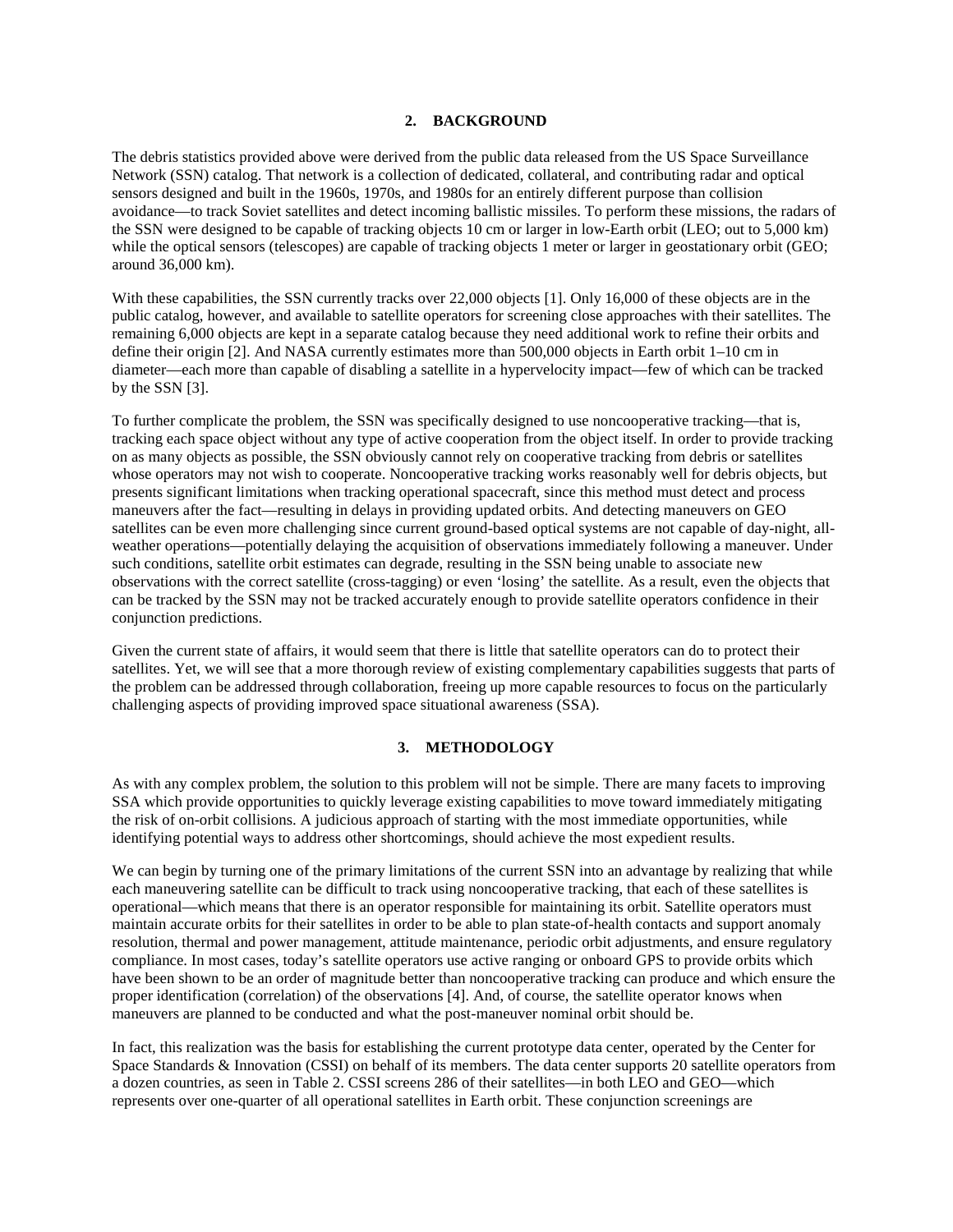automatically performed twice each day, using the best orbital data available, and take a combined time of just over 17 minutes on a standard desktop computer to produce. Each operator provides their own orbital data—including planned maneuvers—to CSSI for these conjunction assessments.

CSSI ensures that all operator data is correctly transformed to standard orbital data formats for subsequent use. Correctly understanding the wide variety of data formats, coordinate systems, and time systems is critical to accurate conjunction analysis. Converting that data to standard data products that operators can directly ingest into their systems exercises the process of ensuring that the exchange of vital orbital data can be handled in time-sensitive situations. And regular validation of the operator ephemeris products helps assure consistent data quality and promotes best practices in orbit determination techniques. When this data is combined with SSN data for nonmember satellites and debris, it provides the best overall SSA for screening close approaches available today.

| Operator                       | HQ            | <b>Satellites</b> | Operator                          | HQ        | <b>Satellites</b>                       |  |  |  |
|--------------------------------|---------------|-------------------|-----------------------------------|-----------|-----------------------------------------|--|--|--|
| Intelsat                       | Luxembourg    | 65 GEO            | Optus                             | Australia | 4 GEO                                   |  |  |  |
| Inmarsat                       | UK.           | 11 GEO            | Indovision                        | Indonesia | 2 GEO                                   |  |  |  |
| EchoStar                       | US            | 8 GEO             | <b>Sky Perfect</b><br><b>JSAT</b> | Japan     | $5$ GEO $\dagger$                       |  |  |  |
| <b>SES</b>                     | Luxembourg    | 44 GEO            | Telkom                            | Indonesia | $0$ GEO <sup><math>\dagger</math></sup> |  |  |  |
| <b>NOAA</b>                    | US            | $5$ GEO           | Iridium                           | US        | <b>74 LEO</b>                           |  |  |  |
| <b>Star One</b>                | <b>Brazil</b> | 6 GEO             | Orbcomm                           | <b>US</b> | <b>17 LEO</b>                           |  |  |  |
| Telesat                        | Canada        | 23 GEO, 1 LEO     | GeoEye                            | US        | 2 LEO                                   |  |  |  |
| <b>EUMETSAT</b>                | Germany       | 4 GEO             | DigitalGlobe                      | <b>US</b> | 3 LEO                                   |  |  |  |
| <b>IAI</b>                     | Israel        | 2 GEO             | Canadian Space<br>Agency          | Canada    | 2 LEO                                   |  |  |  |
| Paradigm                       | UK.           | 7 GEO             | <b>GISTDA</b>                     | Thailand  | 1 LEO                                   |  |  |  |
| <b>Total: 186 GEO, 100 LEO</b> |               |                   |                                   |           |                                         |  |  |  |

**Table 2. Current Prototype Data Center Participants**

†*Additional satellites being worked* 

Operators are able to specify threshold conditions and values to be used in providing automated warnings (e.g., any object coming within 25 km of any of their satellites). Operators have full access to the conjunction analysis in an access-controlled online system, which includes the orbital data used for the conjunction assessments, so that they can quickly and reliably perform additional analysis to determine whether they wish to perform a collision avoidance maneuver and what the most efficient maneuver would be, based upon their mission requirements.

Inmarsat, Intelsat and SES have now moved forward to formalize the successes of the prototype data center concept—establishing the Space Data Association Ltd. (SDA) in late 2009 [5]. SDA is dedicated to safe and responsible satellite operations, including the prevention of collisions in space and improving satellite communications. SDA provides the legal basis and organizational resources to make the prototype data center fully operational.

To that end, SDA selected Analytical Graphics, Inc. (AGI) after a competitive RFP process to develop and operate the new Space Data Center (SDC) [6]. The SDC is the satellite industry's first global operator-led network for sharing high-accuracy operational data to improve overall space situational awareness and satellite operations. SDC reached initial operational capability on 2010 July 27 and will achieve fully operational capability in Q1 of 2011.

## **4. CONCLUSIONS**

Not only does the Space Data Center provide improved SSA for satellite operators and support more efficient decision making, it could be used by the Joint Space Operations Center (JSpOC) at Vandenberg AFB to improve their SSA, too. Instead of having to dedicate additional resources to closely tracking and recovering maneuvering satellites, the JSpOC could simply use the SSN to verify the operator-reported orbits from the SDC periodically,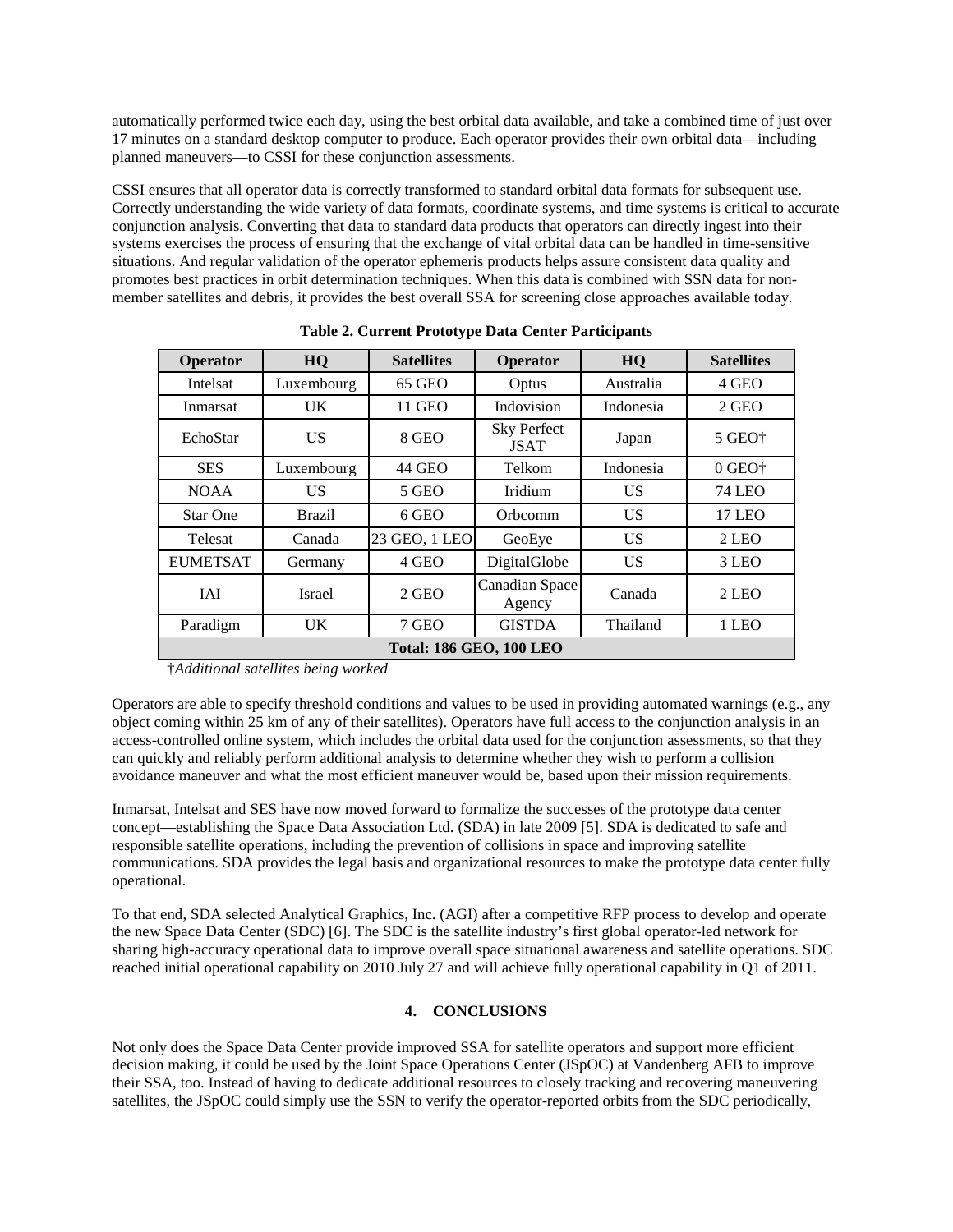freeing up SSN resources for tracking noncooperative objects. If problems were detected during verification of certain satellite orbits, the JSpOC would simply fall back to the standard noncooperative tracking approach.

Of course, to encourage maximum participation by satellite operators in such a data sharing arrangement, the US must be willing to reciprocate by sharing the best available orbital data they have on as many objects as possible. That means US data policy should be changed to support the release of high-accuracy orbital data—in line with the new US national space policy [7]. Given that over 95 percent of the 22,000 objects currently tracked by the SSN are dead satellites or debris and less than 1 percent are operational US Department of Defense or intelligence satellites, why wouldn't the US want to share this data if it meant helping to avoid a repeat of the Iridium 33 collision with Cosmos 2251—a dead Russian communications satellite? Sharing this data with the satellite operators would also allow the operators to perform their own conjunction screenings, reducing the need for the JSpOC to take on that task for them and helping to raise the bar for operator best practices.

Having more accurate orbital data would significantly reduce the number of false alarms, which currently undermine operator confidence in conjunction assessments. An order of magnitude improvement in accuracy reduces the threat volume by a factor of 1,000 and makes the collision avoidance problem far more manageable.

Even if there were a problem with releasing the entire high-accuracy catalog to the public, allowing it to be used by the SDC for screening close approaches—and only releasing orbital data to satellite operators for individual conjunction events involving their satellites—would go a long way toward reducing the risk of another collision in orbit.

## **4.1. Need for Additional Collaboration**

The establishment of the SDC in such a short period of time is a great step forward in developing a global network of satellite operators working together to reduce the risk of on-orbit collisions. But much work remains to be done to bring in other satellite operators into the system. After all, the more operators that participate in such a system, the more benefit will be seen by all.

Bringing in high-accuracy data from the SSN would also be a big step forward—particularly for LEO operations in providing better SSA for the large amounts of orbital debris there. But the space surveillance networks of other major space players—most notably Europe, Russia, and China—would further enhance SSA. And there is potential to bring in research networks—such as the International Scientific Observing Network—which are using very capable systems to study the orbital debris population. In order to perform their research to detect hard-to-track objects, they must also maintain catalogs of other objects—all data which could be used by satellite operators to avoid conjunctions.

Of course, NASA and European Space Agency (ESA) studies showing very large numbers of objects smaller than can be currently tracked by current space surveillance systems point out the need the need for even more capable sensors and more effective correlation techniques to match observations with objects. Here again, international collaboration could help ensure funding and a robust global view of the near-Earth space environment.

Finally, there is a continuing need to establish standards for safer space operations. Current international standards which allow dead spacecraft to remain in Earth orbit for up to 25 years are simply too lax. Iridium 33 was destroyed by Cosmos 2251, which is believed to have ceased operations two years after being launched in 1993, and then drifted for another 14 years before the collision. Obviously, we need to be much better stewards of the space environment.

#### **4.2. Moving Forward**

Clearly, there are plenty of challenges to providing improved SSA and safer space operations. The good news is that the international community is already working hard to move forward on improving things today. Participation in the SDC by satellite operators worldwide—together with national and research space surveillance networks—would continue to improve things tomorrow.